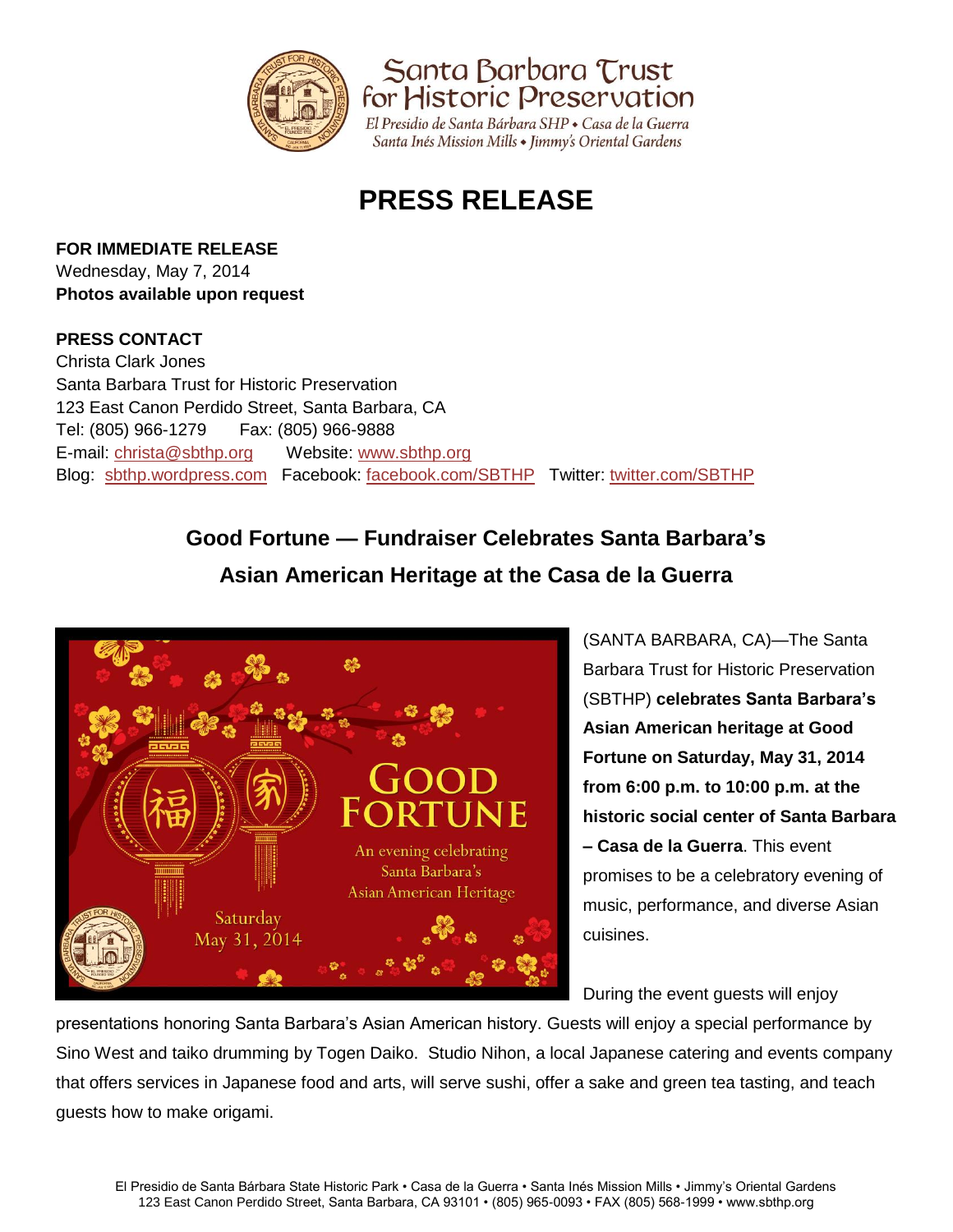During the late-nineteenth and twentieth-centuries the area in and around the Santa Barbara Presidio was a unique and culturally rich neighborhood. Chinese and Japanese communities coexisted side by side, offering thriving businesses within buildings that are now historic landmarks. The Santa Barbara Trust for Historic Preservation honors and preserves this history in El Presidio de Santa Bárbara State Historic Park. In 2009 "Sharing Our Common Ground" explored Santa Barbara's Asian Americans history with a three-part community lecture series. In the



Asakura Hotel at 111-1/2 E. Canon Perdido Street. Circa 1908. Courtesy of the Presidio Research Center, gift of Julia Asakura Slagle.

same year SBTHP established both an annual Asian American film series and a cultural festival.

**Single tickets are \$125. Table sponsorships available.** Good Fortune is just one of many ways SBTHP seeks to increase community awareness and raise funds to support its mission to preserve, restore, reconstruct and interpret historic sites in Santa Barbara County. Proceeds from this event will help to ensure the future longevity of SBTHP's ongoing community outreach and efforts to preserve the county's most significant historic sites. To purchase tickets contact SBTHP at (805) 965-0093.For more information visit www.sbthp.org/goodfortune**.**

# **CALENDAR LISTING**

### **Good Fortune**

An evening at the Casa de la Guerra celebrating Santa Barbara's Asian American heritage. **Date & Time** Saturday, May 31, 2014 from 6:00 PM to 10:00 PM **Where** Casa de la Guerra, 15 East De la Guerra Street, Santa Barbara, CA 93101 **Ticket Cost** Single tickets: \$125 **For more information** Visit [www.sbthp.org](http://www.sbthp.org/) or call (805) 965-0093 **Short Description** Join the Santa Barbara Trust for Historic Preservation for an evening at the Casa de la Guerra celebrating Santa Barbara's Asian American heritage.

### ####

**ABOUT Santa Barbara Trust for Historic Preservation (SBTHP)**— For over fifty years the Santa Barbara Trust for Historic Preservation (SBTHP) has worked to *protect, preserve, restore, reconstruct, and interpret historic sites in Santa Barbara County*. Founded in 1963 by Dr. Pearl Chase and other concerned community leaders, SBTHP operates El Presidio de Santa Bárbara State Historic Park—Santa Barbara's 18<sup>th</sup> century